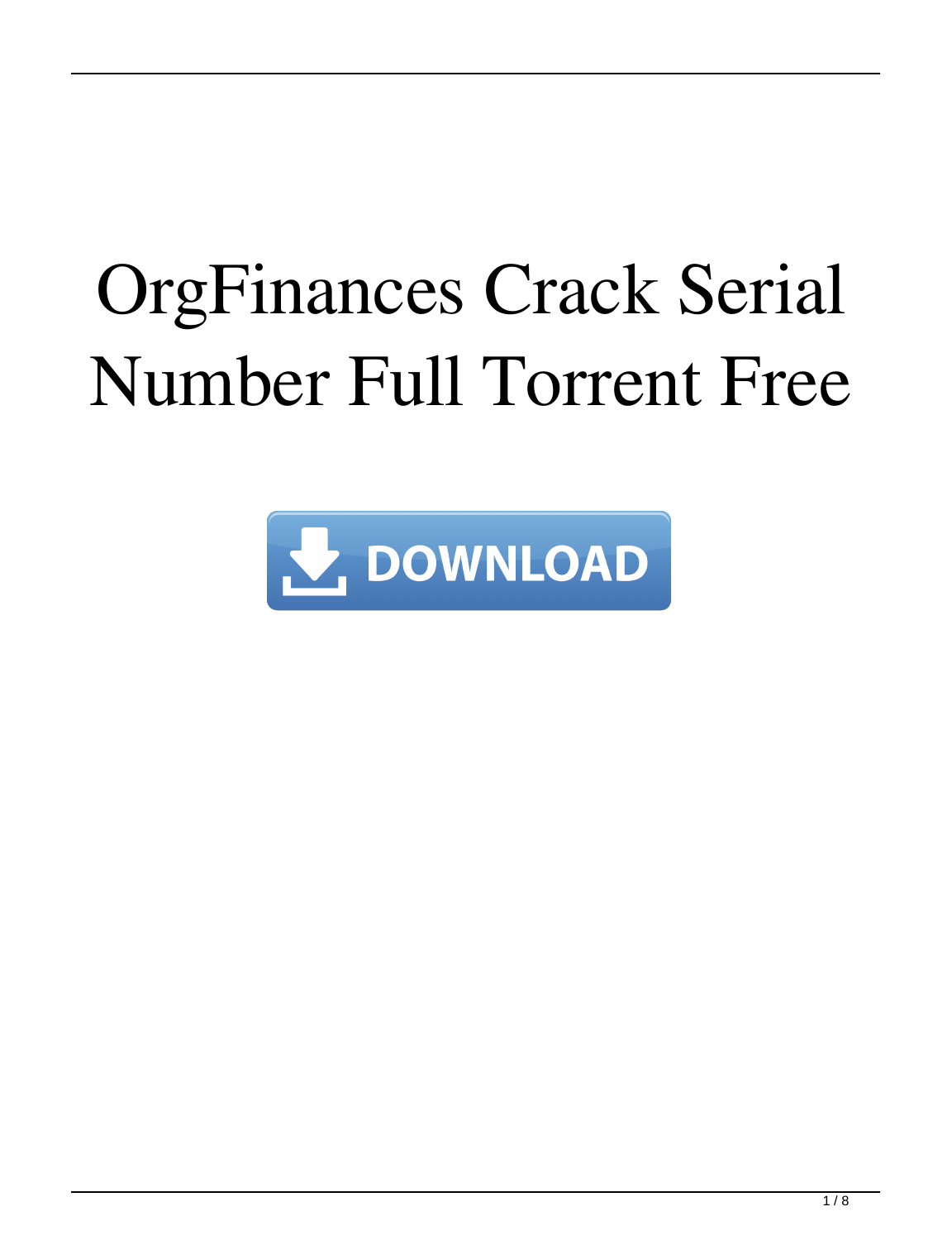#### **OrgFinances Crack+ With Key Free Download [Win/Mac]**

OrgFinances is a tool which helps you manage your personal, business, and investment accounts. The user interface is very intuitive and good for nontechnical people to use. It also has various features that would help you set up various accounts for yourself, such as sending reminders to pay your bills on the due date, manage multiple accounts at once, create and save various financial forms, and export your data to various file formats so that you can access it from anywhere. Another helpful feature includes the ability to attach external documents of various file formats to the transactions or transactions lists and reports. In addition, you can set up recurring transactions to help simplify and automate your money management routine. After setting up your accounts, you can organize and analyze your transactions to help you keep track of your financial situation. You can also create reports at various levels of detail to track your spending, income, and your overall financial situation. As a financial management tool, OrgFinances can calculate your net worth, savings, and investments for you based on your personal and financial information. You can even create budgets and balance sheets for you and/or your company to keep tabs on your finances. OrgFinances is well-integrated with various banks and other financial institutions. You can import your bank balances and transactions, which simplifies the process of entering your financial information. OrgFinances is available in both Mac and PC versions and can be downloaded for free from the website. You can also pay \$19.95 to unlock advanced features and enhance your experience. New Features: 1. Whether you are using a Mac or a Windows computer, you can now create and save financial forms, which are useful for keeping track of your transactions or information. 2. Now you can add external documents of various file formats to your transactions and transactions lists and reports. 3. Now you can use the detailed transaction lists and reports to track your spending, income,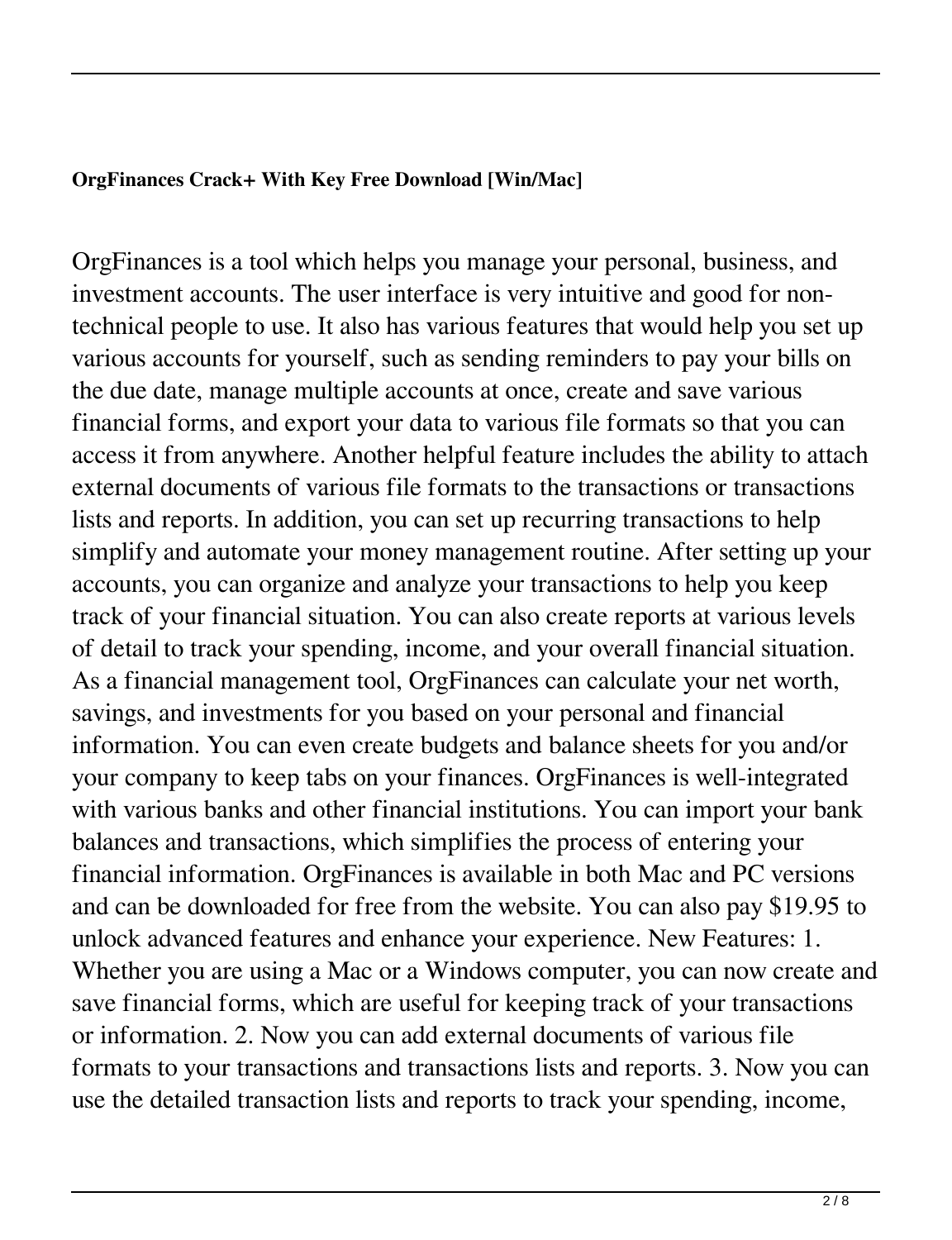and your overall financial situation. 4. Additionally, you can now calculate your net worth, savings, and investments for you based on your personal and financial information. 5. Now you can create budgets and balance sheets for you and/or your company to keep tabs on your finances. 6. The Mac version is also compatible with El Capitan. Visit for more information Visit for more information 1:24 How I Manage My Personal Finances - Life

## **OrgFinances [32|64bit]**

OrgFinances is the business finance application designed to make managing your finances a whole lot easier. This financial management tool allows you to manage an unlimited number of financial accounts and transaction, you don't need to be a finance specialist to handle your Finances. OrgFinances is a business finance application designed to manage the finances of multiple users and accounts, and provides a very easy to use interface. The application provides multiple customizable filters and features, like a general budgeting tool, a simple checkbook and a simple cash flow calculator, as well as an online bill payment system, tax tools and a secure online banking manager. Main Features: Manage any type of financial accounts Comprehensive Tools for managing your finances Features like a general budgeting tool, a simple checkbook and a simple cash flow calculator, as well as a secure online banking manager No accounting knowledge required The application features a very modern user interface that's sleek and relies on clear, large icons and tabs, rather than lots of more technical menus A few customer complaints Some customers report a slow response from Support when they need help with the application, as well as some crashes and bugs, which causes it to become unresponsive and stop working. OrgFinances is a Windows-based finance management application designed to help you manage your personal finances. It does this by allowing you to both set up multiple financial accounts and manage each individual account, from a single tool. Description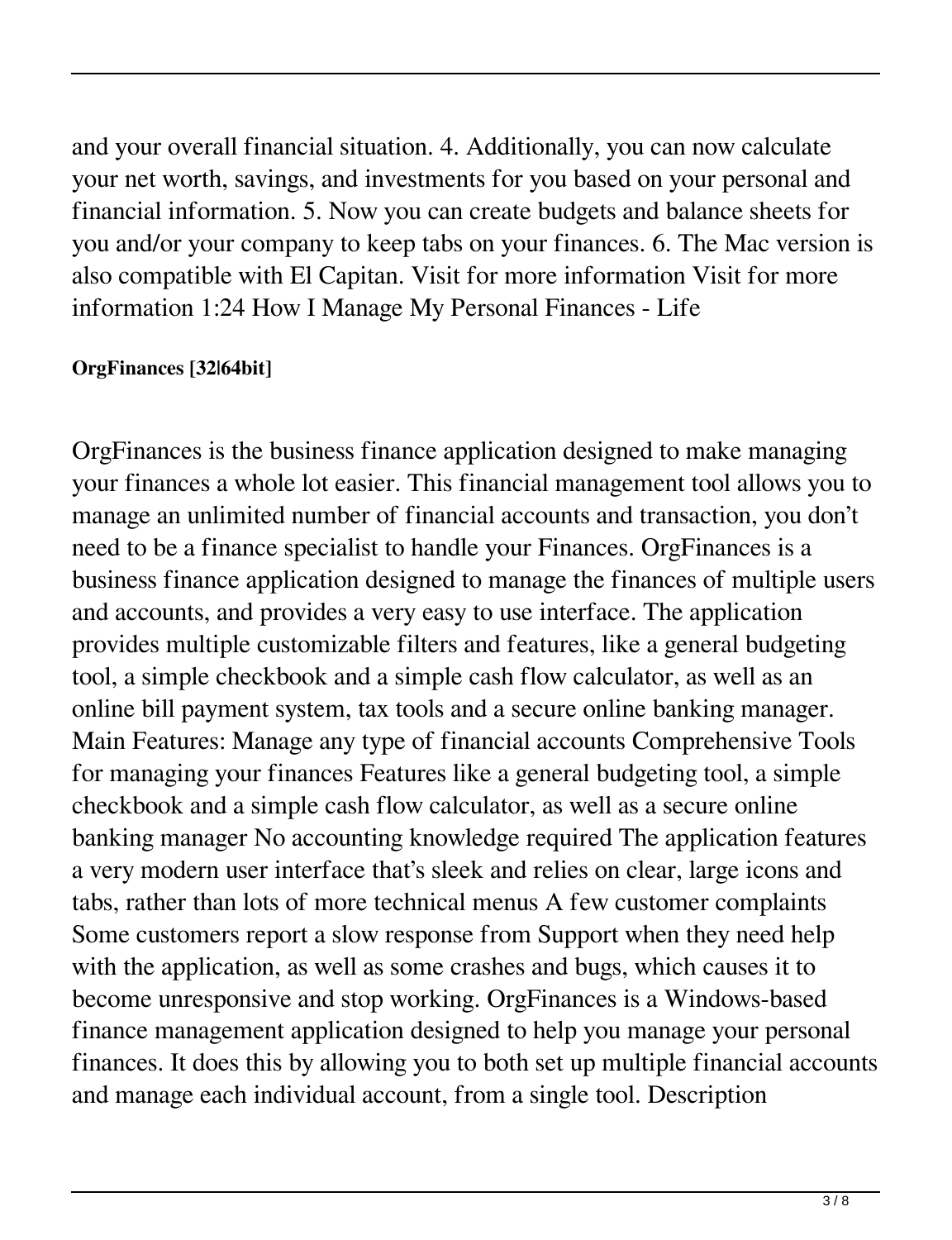OrgFinances Description: OrgFinances is the business finance application designed to make managing your finances a whole lot easier. This financial management tool allows you to manage an unlimited number of financial accounts and transaction, you don't need to be a finance specialist to handle your Finances. OrgFinances is a business finance application designed to manage the finances of multiple users and accounts, and provides a very easy to use interface. The application provides multiple customizable filters and features, like a general budgeting tool, a simple checkbook and a simple cash flow calculator, as well as an online bill payment system, tax tools and a secure online banking manager. Main Features: Manage any type of financial accounts Comprehensive Tools for managing your finances Features like a general budgeting tool, a simple checkbook and a simple cash flow calculator, as well as a secure online banking manager No accounting knowledge required The application features a very modern user interface that's sleek and a69d392a70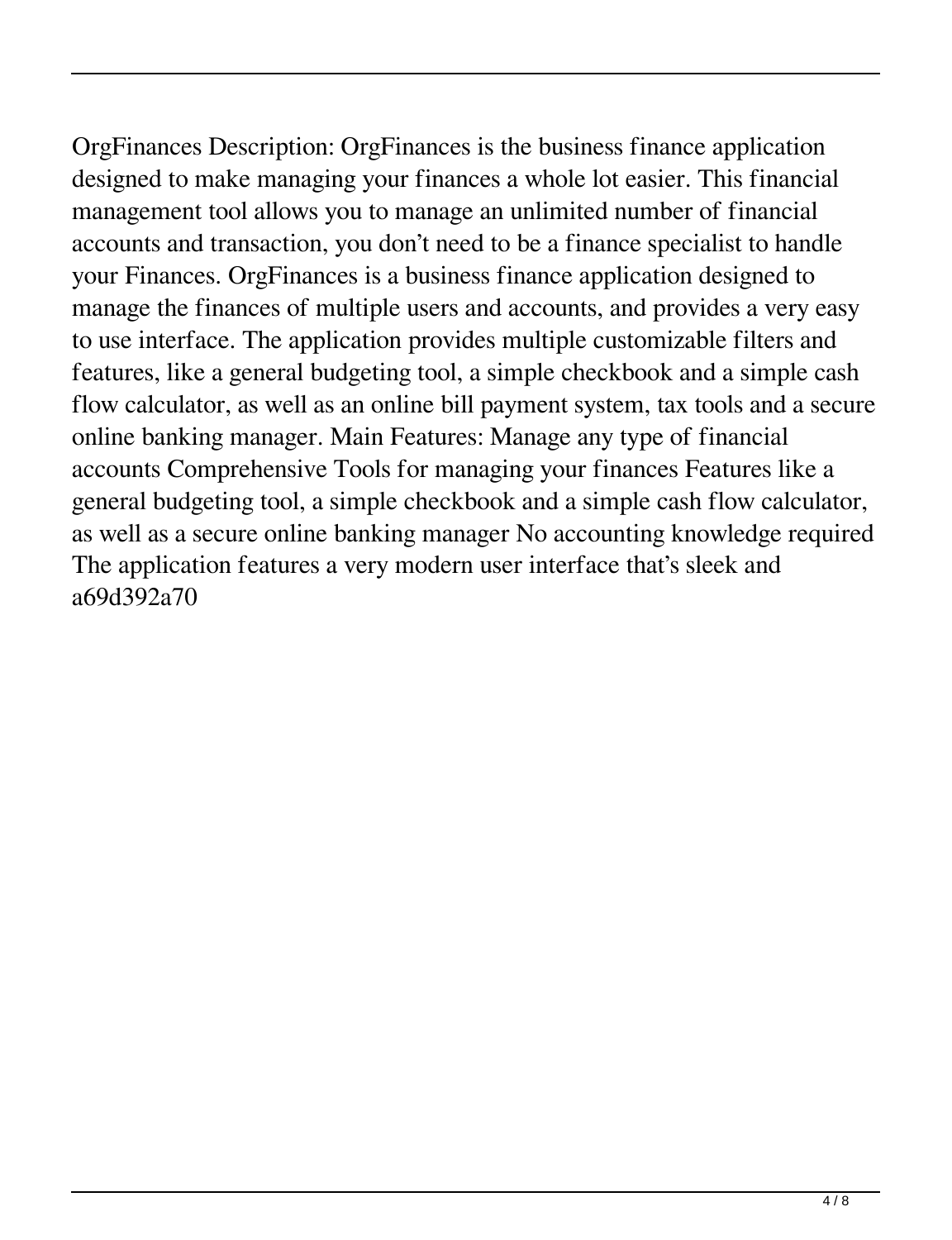#### **OrgFinances Crack+ Keygen For (LifeTime)**

Handling multiple accounts is a lot harder than it needs to be, so here we'll go over two ways to make it a little easier. Just like with our tabs article, this guide should be fairly simple and take no more than ten minutes to go through. Multi-account and multi-user OrgFinances is not a traditional finance application. While it can view and manage your accounts simultaneously, it does not include a traditional account and transaction history. You must use a separate account application to view your traditional banking information like a bank statement or a credit report. In order to manage accounts simultaneously, you must switch back and forth between the accounts you wish to manage and use the application's own transaction history to track incoming and outgoing transactions. Ideally, you would want one of the more popular applications to handle these tasks separately. However, some alternatives like Money Bug are user unfriendly and don't have time keeping features while others, like Finances do not include a bank and are limited to a month view. An unfriendly system is not a good way to manage your finances and should be avoided, so OrgFinances is an excellent option for keeping your finances. A streamlined interface OrgFinances is part of the Finances family of applications and provides a streamlined look, a basic toolbox, and a quick account and transaction-tracking system. The interface is simple and features clear, large icons and convenient, easy to reach tabs. This makes the application easy to use and it allows users to log in and start managing their finances without having to navigate through a massive, complex menu to find the tools they need. OrgFinances' user friendly nature means that users will have no difficulty understanding how it works and quickly making use of its features and tools. However, there is no tax options or a place for bank information, which means it operates more like a spreadsheet of your incoming and outgoing transactions. OrgFinances is a great application for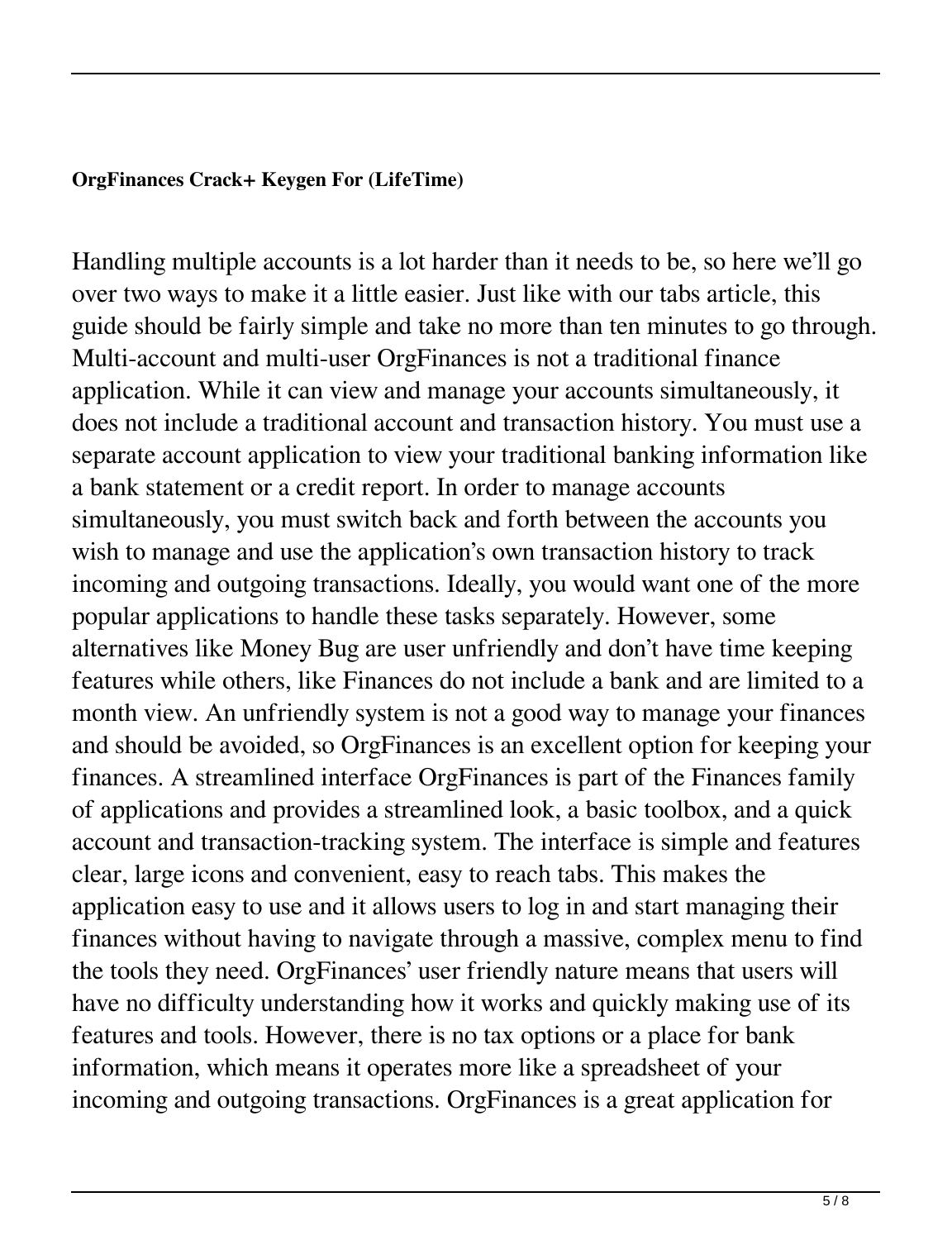personal finance and has a simple interface, allowing users to track, manage, and log their finances seamlessly. OrgFinances Description: This is a finance application that has been rewritten from scratch to feature a sleek and easy to navigate user interface. Instead of a history system, this app features an appointment and schedule system, which is a great way to manage your finances. Multiple account, multiple users While the application can view and manage multiple accounts simultaneously, it does not include a traditional account and transaction history system. You

## **What's New In?**

OrgFinances is an economic calendar, budget planner and financial manager. An estimate of your personal budget, a plan for the financial year, a budget planner and a financial analyzer. All of them in one multi-functional and easy to use application. OrgFinances can be installed on your computer and can work in portable mode on a USB stick, in order to work everywhere. OrgFinances Features: \* Calculator of calculations and statistics and in addition comparisons of your current financial situation with the average values \* An economic calendar with financial forecast and automatic daily, weekly, monthly, quarterly and annual adjustments to the average values \* A budget planner with a forecast of income and expenditure, a collection of detailed budget balances, a list of financial transactions, a list of expenses and a summary of transactions \* An account calculator with detailed balances, a report of the balance of all accounts and a list of transactions \* An economic analyzer with a list of your balances and transactions, a summary of the financial situation at the end of the year and a detailed report of transactions and balances \* A business planner with a financial forecast, a list of management plans, a detailed plan of budget transactions, a list of financial transactions, a summary of management plans and a detailed report of financial transactions \* A detailed bank plan with a detailed budget, a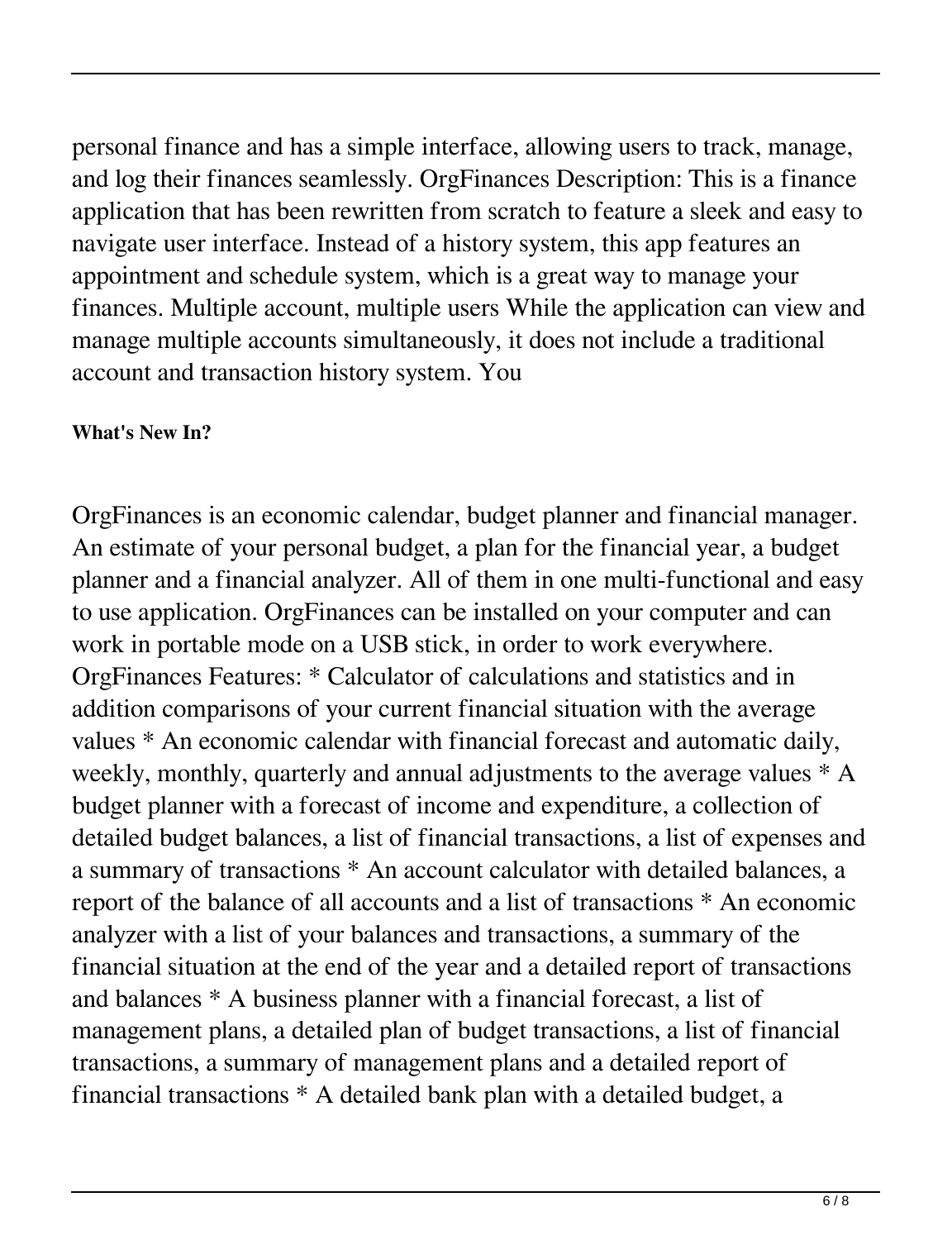summary of transactions and a summary of transactions OrgFinances: OrgFinances is an easy-to-use and efficient accounting system with a lot of options to improve your finances and budget management. Plan your financial year head of time! OrgFinances Description: OrgFinances is an economic calendar, budget planner and financial manager. An estimate of your personal budget, a plan for the financial year, a budget planner and a financial analyzer. All of them in one multi-functional and easy to use application. OrgFinances can be installed on your computer and can work in portable mode on a USB stick, in order to work everywhere. OrgFinances Features: \* Calculator of calculations and statistics and in addition comparisons of your current financial situation with the average values \* An economic calendar with financial forecast and automatic daily, weekly, monthly, quarterly and annual adjustments to the average values \* A budget planner with a forecast of income and expenditure, a collection of detailed budget balances, a list of financial transactions, a list of expenses and a summary of transactions \* An account calculator with detailed balances, a report of the balance of all accounts and a list